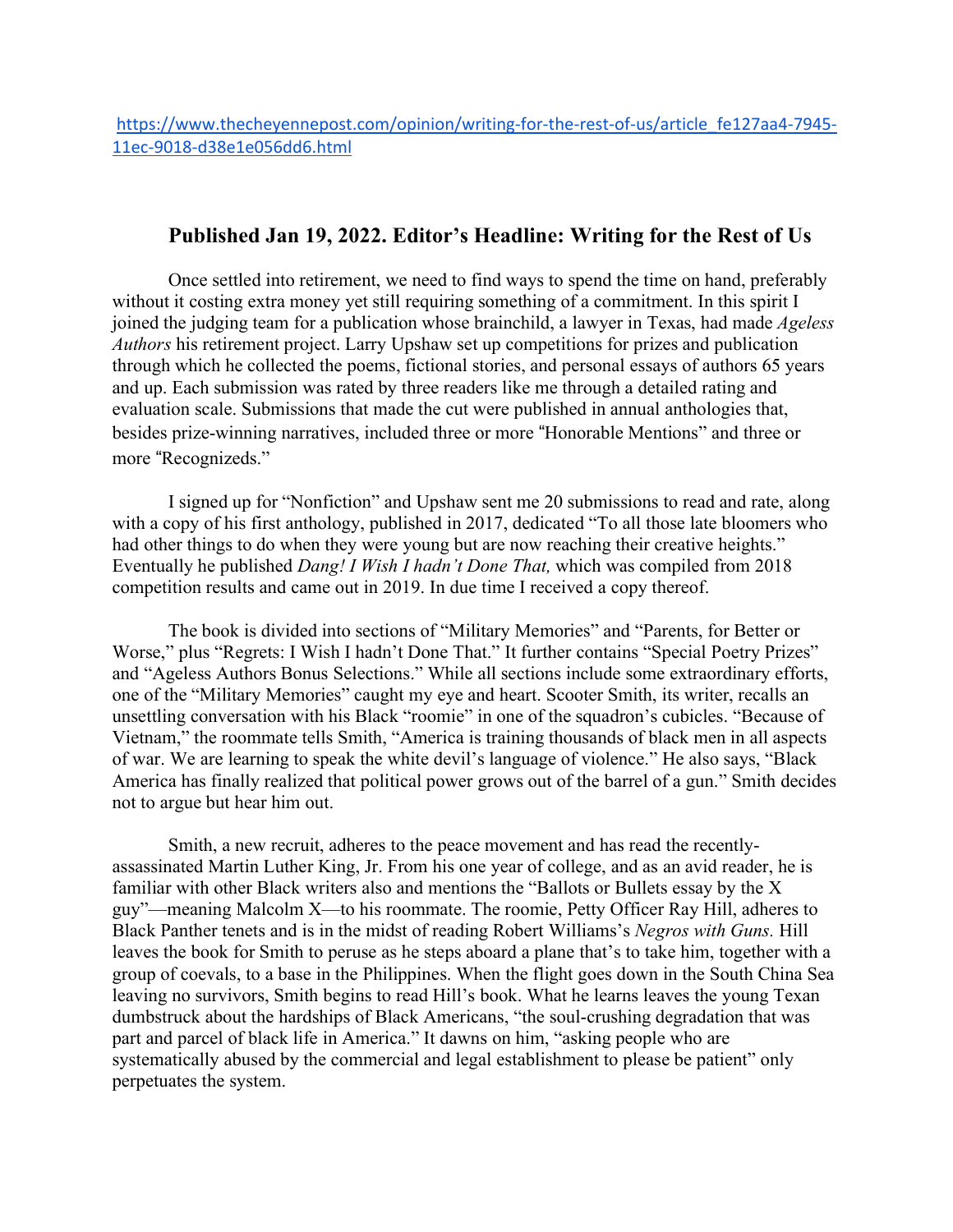So taken was I with the writer's courage, I made his story the center of a proposal to Wyoming Writers for a workshop on "Risky Writing" for its June 2020 conference. The proposal was accepted and, with Covid raging, the conference evolved on Zoom. Through Upshaw I had contacted Scooter Smith, the writer. Would he talk about writing an essay so many years after the fact? Smith gladly assented; he event mounted the narrative on PowerPoint slides for our audience to read. Larry Upshaw, too, joined us virtually. During the discussion it transpired that the fateful plane crash was not due to enemy fire, as readers might assume from the narrative, but was caused by a flaw in the design of the airplane. The defect caused two more deadly crashes while a fourth plane, badly crippled, was brought in by the co-pilot whose arm was sheared off in the explosion that killed the captain. Only through examining the damaged plane was the problem pinpointed.

Upshaw was ecstatic with the results of the workshop. "You and I should get together and develop an online course for older writers and post it on the Ageless Authors website," he said. "I've heard a number of our authors say they want to improve their writing."

"I'm game," I said. Indeed, I had composed a few blogs for his website, offering tips to get started and to keep going. A webinar seemed the logical next step.

Sadly, three weeks later an email arrived from Larry's wife Janiece, who identifies as "Dr. Janice Upshaw." She explained her husband had suffered a stroke. "He was lucky an ambulance got him to the hospital in time," she wrote but warned it would take months for Larry to recuperate.

In the spring of 2020 Upshaw had put out a call for submission on the theme of crisis for the next anthology and forwarded twenty-two essays for me to read and rate. In hopes of garnering submissions on Covid, he had lowered the age requirement to fifty.

One of the essays I marked "publishable" was "A Family Holiday"—a bland title if ever there was one, considering the trauma the vacationers experienced. A family from Wales, England, had signed up for a vacation on the French seashore in a family-size tent cabin. During their second night in the tent, the writer woke to the shrieks of his wife and found himself engulfed by smoke and fire. He rushed into the children's compartment, where he stumbled over the dead body of their three-year-old girl. He grabbed their ten-year old son, who was on fire, and managed to drag him outside, but both the father (who wrote the story) and the child suffered such severe burns, they were in treatment for years. I imagine the fire, unprovoked by the family, also gave rise to a law suit that kept the family in France. They never returned to their home in Wales, states the writer, even though the tragedy happened two decades earlier. I had the sense that much of the family's anguish remained undisclosed.

"I look forward to working with this writer," I had emailed Upshaw. "The story needs a bit of editing, and the title fails to prepare readers for the trauma about to be disclosed. I"d like to suggest a more relevant title." The family had vacationed on France's *Côte sauvage*—"The Savage (or "wild") Coast"—a name that could be part of the title to hint at the darkness to come. I added that I was astonished at the many submissions that dealt with a crisis or trauma thirty or